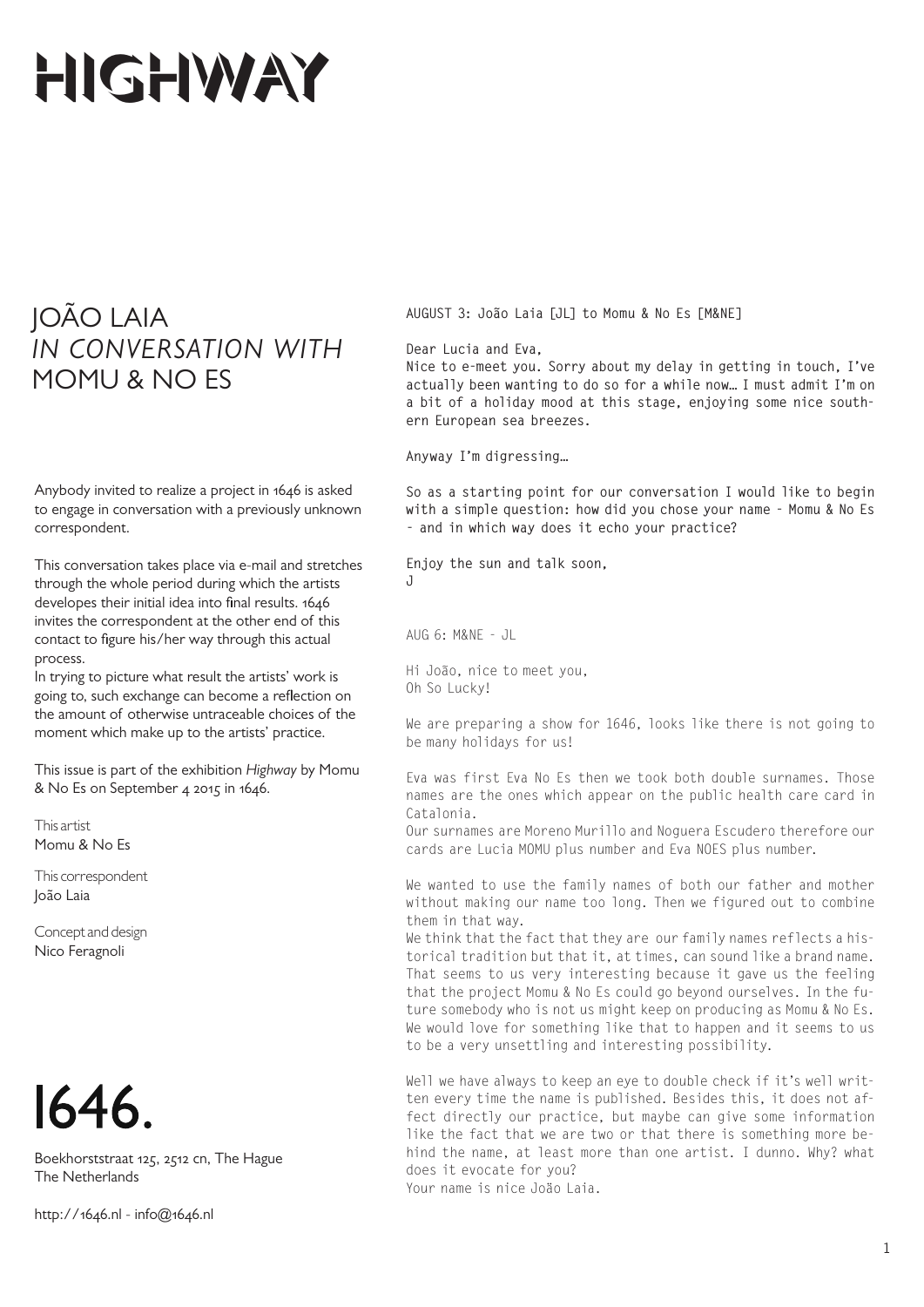**AUG 9: JL - M&NE**

**Hi Lucia and Eva, Thanks for your thoughtful answer to my question.** 

**It was very interesting to know the somewhat accidental origin of your name alongside more specific reasons such as the clear aim to reference both your parents, rather than the customary use of the father's surname.** 

**After getting to know the reasons that lead to your collective naming, I would argue that it could be read as an echo of your practice in the sense that you've appropriated an abstract state mechanism of identification and made it your own personal brand, subverting a bureaucratic tool in favour of a much more layered intimate and slightly humorous gesture. This could be linked to your interest in the blurred boundaries between fiction and reality (which one would be that is open to discussion … ) Would this make any sense to you?**

**Hope you find some time to relax while preparing the show.**

**Talk very soon and good work, J**

AUG 16: M&NE - JL

Hi João,

Well, more than to the limits between fiction and reality, we can link this question to how we deal with fiction and with reality, because at the end (being simplistic) reality and fiction are the same thing. In that sense it is more the result of how you play rules and roles, how you stand still and what is the mechanism that you use to find or build a place to act.

Today we just found that Gmail change all our emoticons and the new ones make us sad.

Without being indiscreet, Where does your interest in art lay? and how did you decide to become a curator? Imagine no limits … what would be the exhibition you always wished to do?

Hope you still enjoying the sun,

xoxo MN

**AUG 20: JL - M&NE**

**Dear Lucia and Eva,**

**Hope all is well.** 

**I found intriguing your statement regarding the rules and roles, standing still and acting. Could you expand a bit on this maybe giving some examples related to your work, maybe even to the pieces you've been working on now for the show at 1646?**

**Generally speaking I'm interested in the relationship between representation and social structuring, meaning the analysis of a society and it's correspondent representational system.**

**Working as a curator was a process. I was lucky to grow up with a group of friends that were very curious (not only about art but also music, cinema, literature) and we stimulated each other simply by hanging out. On a more individual level I started out with cinema, social theory in a cinematic context, and then through experimental and artist film and video ended up working with contemporary art.**

**Looking forward to hearing from you.**

**Jx**

**PS: What's the matter with the new Gmail emoticons ?!**

AUG 26: M&NE - JL

Dear João,

Was really a pity … for a long period we collected ( downloaded ) amazing emoticons in our mail account. This emoticons were like amazing donuts  $\Theta$   $\Theta$  for us. We love them because with them we felt our mails to be more our mails. We made special compositions with them and they were the most super emoticons ever… Now all of them have been replaced because of some update

and we just got this shit emoticons ...  $\bullet$  ...

Today also Facebook imposed on us that we cannot use our Facebook account ever again if we (Momu No Es) don't use a real name for the account… it's hard to explain to Facebook that it *is* our real name … and that we are a person … this reminds us that we have a song ( https://soundcloud.com/momu-no-es/im-sick-of-thinking-that-my ) that we used in one of our previous works that we will share with you.

In this new project the rules and roles are really present, there is a main figure called Highway Agency that is constructed around a group of elements: stickers in the space and 3 characters in the video that remind us all the time that we have to behave on the road, telling us which are the rules and giving us advice and recommendations.

About the roles, roles are a really interesting issue, out of the work we are really interested in what happens when you are involved in an *artistic experience* and what is the role that the artist assumes or pretends when passing this charged material to the audience. And also what is the role that the audience is playing during that moment.

In previous works the audience had an ultimate paper, let's say that they determine the course of the performance according to their decisions.

For instance, in *Apocalyptic Visions* one random person in the audience ends up in a limo that brings she/him back home. So in a way we wanted an active and physical participation of the audience in the work and the artist also assuming an important role of power in that action. As a blaster.